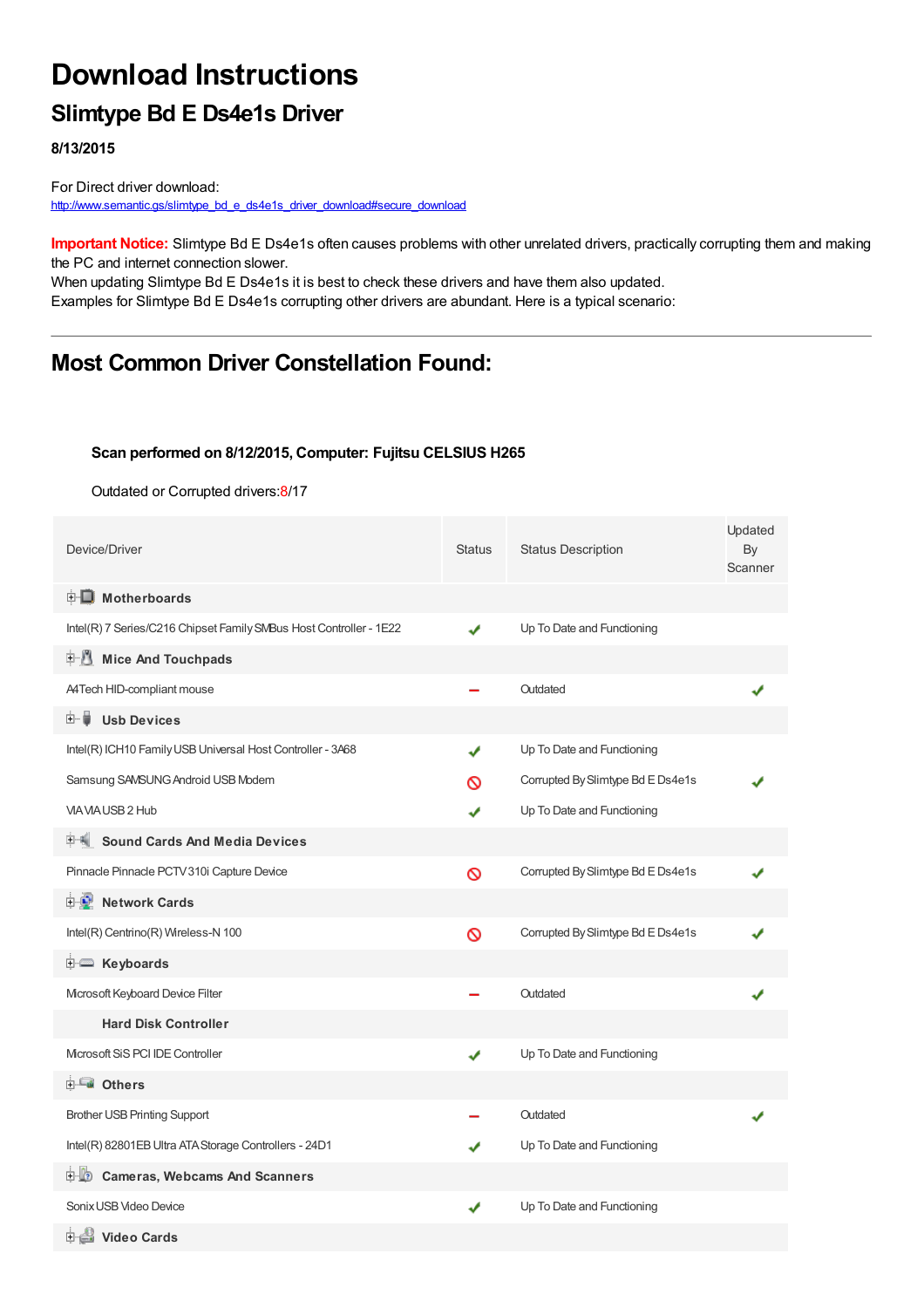| Intel Video Controller                           | √ | Up To Date and Functioning        |  |
|--------------------------------------------------|---|-----------------------------------|--|
| <b>E</b> Input Devices                           |   |                                   |  |
| Logitech Logitech WingMan Digital Device         | ଷ | Corrupted By Slimtype Bd E Ds4e1s |  |
| <b>E-</b> Port Devices                           |   |                                   |  |
| Huawei HUAWEI Mobile Connect - USB Device (COMB) | ✔ | Up To Date and Functioning        |  |
| <b>E</b> Monitors                                |   |                                   |  |
| Sony Digital Flat Panel (1024x768)               | ଷ | Corrupted By Slimtype Bd E Ds4e1s |  |
| <b>E-</b> Mobile Phones And Portable Devices     |   |                                   |  |
| <b>Acer NOKIA</b>                                | ✔ | Up To Date and Functioning        |  |

## **Slimtype Bd E Ds4e1s Driver Models:**

| <b>Driver Model</b>                    | <b>Original</b><br><b>Upload Date</b> | Last<br><b>Modification</b> | <b>Driver File</b>                       | <b>File</b><br><b>Size</b> | <b>Most Compatible</b><br><b>Computer Model</b> | <b>Availabilty To</b><br><b>Scanner</b> |
|----------------------------------------|---------------------------------------|-----------------------------|------------------------------------------|----------------------------|-------------------------------------------------|-----------------------------------------|
| Slimtype Bd E Ds4e1s<br>X70061.1       | 11/26/2014                            | 8/8/2015                    | slimtype_bd_e_ds4e1s-<br>x70061.1.exe    |                            | 167kb Supermicro X7QC3,                         | ✔                                       |
| Slimtype Bd E Ds4e1s<br>61.12.11.16    | 8/26/2014                             | 8/3/2015                    | slimtype_bd_e_ds4e1s-<br>61.12.11.16.exe | 72kb                       | Supermicro X9DRW-7/iTPF,                        |                                         |
| Slimtype Bd E Ds4e1s<br>31.1763        | 2/4/2015                              | 8/8/2015                    | slimtype_bd_e_ds4e1s-<br>31.1763.exe     |                            | 199kb HPHP EliteBook 8460p,                     |                                         |
| Slimtype Bd E Ds4e1s<br>1.11.191.11.1  | 8/16/2014                             | 8/6/2015                    | nzoqrpua-1.11.191.11.1.exe               | 35kb                       | Sony VPCSB3AJ,                                  |                                         |
| Slimtype Bd E Ds4e1s<br>63038          | 12/9/2014                             | 8/6/2015                    | slimtype bd e ds4e1s-<br>63038.exe       | 20kb                       | NEC PC-MJ28VHZEJ,                               | ✔                                       |
| Slimtype Bd E Ds4e1s<br>61.1323        | 11/16/2014                            | 8/8/2015                    | slimtype_bd_e_ds4e1s-<br>61.1323.exe     | 95kb                       | HPRR820AA-UUZ m7770.ch,                         | ✔                                       |
| Slimtype Bd E Ds4e1s<br>21.1890        | 8/26/2014                             | 8/3/2015                    | slimtype_bd_e_ds4e1s-<br>21.1890.exe     |                            | 197kb Gigabyte 945GDS1,                         | ✔                                       |
| Slimtype Bd E Ds4e1s<br>71.142.13      | 10/12/2014                            | 8/2/2015                    | slimtype_bd_e_ds4e1s-<br>71.142.13.exe   |                            | 106kb HPGS184AA-AB0 a6240tw,                    |                                         |
| Slimtype Bd E Ds4e1s<br>H63481.1       | 10/6/2014                             | 8/1/2015                    | slimtype bd e ds4e1s-<br>h63481.1.exe    | 51kb                       | HPPY132AA-AB4 a1180d,                           | ✔                                       |
| Slimtype Bd E Ds4e1s<br>73079          | 8/15/2014                             | 8/8/2015                    | slimtype_bd_e_ds4e1s-<br>73079.exe       | 90kb                       | Supermicro P8SCT,                               |                                         |
| Slimtype Bd E Ds4e1s<br>41.1384        | 10/18/2014                            | 8/4/2015                    | slimtype_bd_e_ds4e1s-<br>41.1384.exe     |                            | 167kb IBM2373ZTS,                               | ✔                                       |
| Slimtype Bd E Ds4e1s<br>S84089         | 12/22/2014                            | 8/5/2015                    | slimtype_bd_e_ds4e1s-<br>s84089.exe      | 57kb                       | Packard Bell IMedia 8002 EU,                    | ✔                                       |
| Slimtype Bd E Ds4e1s<br>M21.189        | 7/28/2014                             | 8/5/2015                    | slimtype_bd_e_ds4e1s-<br>m21.189.exe     | <b>156kb</b>               | <b>Cybernet Manufacturing CyberMed</b><br>N19.  |                                         |
| Slimtype Bd E Ds4e1s<br>71.1794        | 7/31/2014                             | 8/7/2015                    | slimtype_bd_e_ds4e1s-<br>71.1794.exe     |                            | 158kb Fujitsu FM/DJ3A0E1,                       |                                         |
| <b>Slimtype Bd E Ds4e1s</b><br>32031.1 | 12/14/2014                            | 7/31/2015                   | slimtype_bd_e_ds4e1s-<br>32031.1.exe     | 40kb                       | Sony VGN-CS26G_R                                |                                         |
| Slimtype Bd E Ds4e1s<br>1.1321.1       | 11/14/2014                            | 8/6/2015                    | hskt-1.1321.1.exe                        | 37kb                       | Gateway FX6840-03E                              |                                         |
| <b>Slimtype Bd E Ds4e1s</b><br>33492.1 | 12/26/2014                            | 8/2/2015                    | e-33492.1.exe                            | 51kb                       | HPHP Pavilion dv2700 Notebook<br>PC,            |                                         |
| Slimtype Bd E Ds4e1s<br>2.10940        | 2/1/2015                              | 8/3/2015                    | slimtype_bd_e_ds4e1s-<br>2.10940.exe     |                            | 132kb Packard Bell IPower I9810 GE              | ✔                                       |
| Slimtype Bd E Ds4e1s<br>G60646         | 9/24/2014                             | 7/31/2015                   | slimtype_bd_e_ds4e1s-<br>g60646.exe      |                            | 173kb Sony VGC-LA3,                             |                                         |
| Slimtype Bd E Ds4e1s                   | 2/3/2015                              | 8/7/2015                    | slimtype_bd_e_ds4e1s-                    | RQkh                       | A.SI IS CS6110                                  | ✔                                       |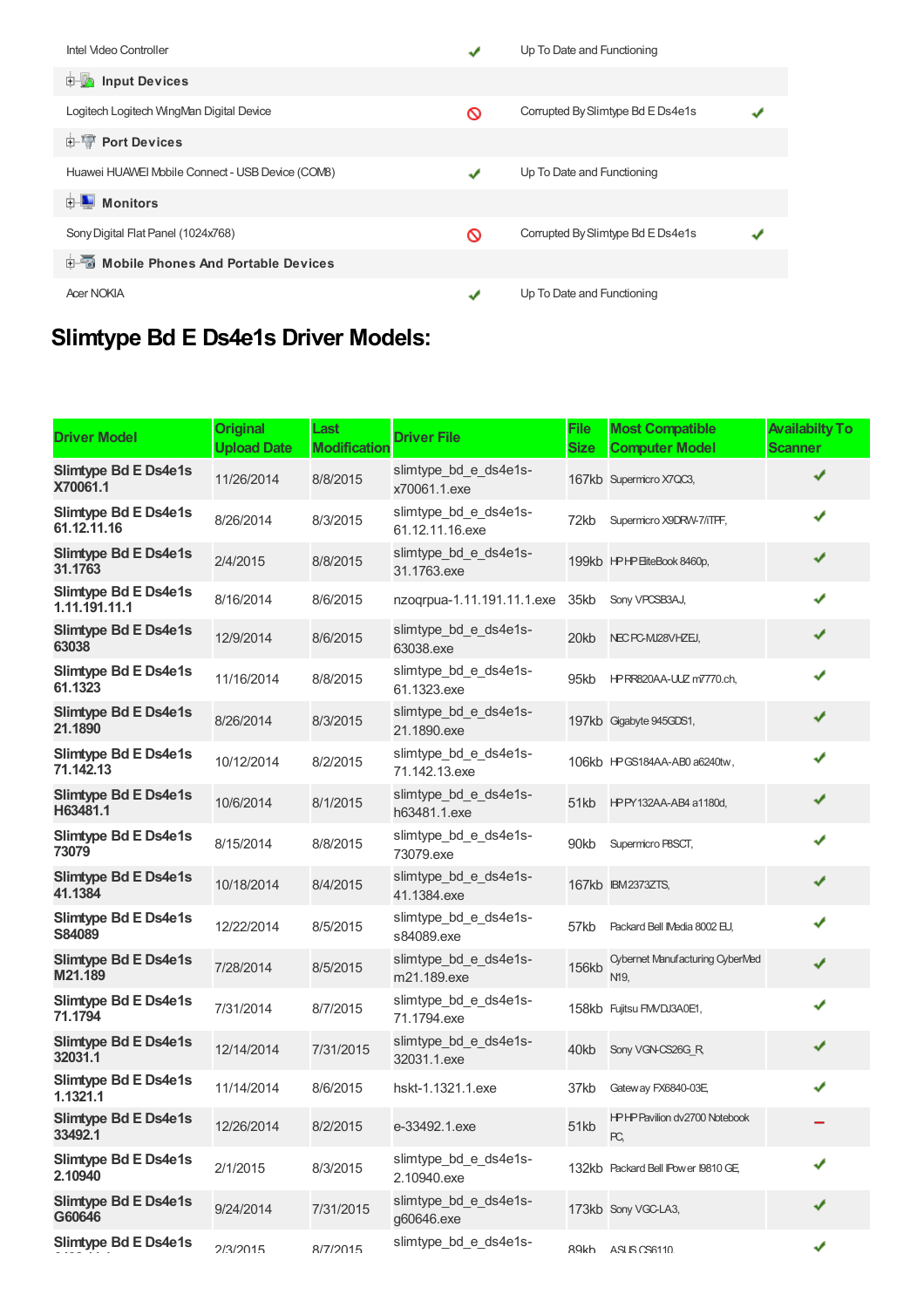| 6402.11.1                                  | $\frac{1}{2}$ | $u$ $i$ $i \in V$ $i \cup v$ | 6402.11.1.exe                             | UUIW  | $11.0000$ $000110$                          |   |
|--------------------------------------------|---------------|------------------------------|-------------------------------------------|-------|---------------------------------------------|---|
| Slimtype Bd E Ds4e1s<br>601.11.14          | 11/7/2014     | 8/6/2015                     | j-601.11.14.exe                           | 75kb  | Sony VGN-TZ33 B,                            | ✔ |
| Slimtype Bd E Ds4e1s<br>70807              | 11/4/2014     | 8/4/2015                     | okiyjc-70807.exe                          |       | 198kb Sony VGN-AW120D,                      | ✔ |
| <b>Slimtype Bd E Ds4e1s</b><br>1.11.1479   | 9/15/2014     | 8/4/2015                     | kdk-1.11.1479.exe                         | 64kb  | Lenovo ThinkCentre M92p,                    | ✔ |
| Slimtype Bd E Ds4e1s<br>70027              | 9/15/2014     | 8/4/2015                     | slimtype_bd_e_ds4e1s-<br>70027.exe        | 24kb  | SAMSUN R509,                                | ✔ |
| Slimtype Bd E Ds4e1s<br>382.12             | 7/30/2014     | 8/6/2015                     | slimtype_bd_e_ds4e1s-<br>382.12.exe       |       | 115kb Samsung RV409/RV509/RV709,            | ✔ |
| Slimtype Bd E Ds4e1s<br>R <sub>2.143</sub> | 11/26/2014    | 8/7/2015                     | slimtype bd e ds4e1s-<br>r2.143.exe       |       | 116kb NEC PC-MY18AESETM81,                  | ✔ |
| Slimtype Bd E Ds4e1s<br>4242.12            | 9/20/2014     | 8/2/2015                     | slimtype_bd_e_ds4e1s-<br>4242.12.exe      | 61kb  | Sony SVT13136CWS,                           | ✔ |
| Slimtype Bd E Ds4e1s<br>801.109            | 11/25/2014    | 8/6/2015                     | slimtype bd e ds4e1s-<br>801.109.exe      |       | 205kb LG S535-PE5WK,                        | ✔ |
| Slimtype Bd E Ds4e1s<br>321.12.18          | 9/1/2014      | 8/2/2015                     | slimtype_bd_e_ds4e1s-<br>321.12.18.exe    |       | 126kb Sony VGN-SZ77N_C,                     |   |
| Slimtype Bd E Ds4e1s<br>22902              | 2/1/2015      | 8/9/2015                     | slimtype_bd_e_ds4e1s-<br>22902.exe        |       | 211kb Supermicro PDSG4,                     | ✔ |
| Slimtype Bd E Ds4e1s<br>81.1739            | 1/27/2015     | 8/6/2015                     | slimtype bd e ds4e1s-<br>81.1739.exe      |       | 134kb Toshiba Satellite C850D-DSK,          | ✔ |
| Slimtype Bd E Ds4e1s<br>1402.161.1         | 10/25/2014    | 8/7/2015                     | slimtype_bd_e_ds4e1s-<br>i402.161.1.exe   | 34kb  | <b>IBM808735M</b>                           | ✔ |
| Slimtype Bd E Ds4e1s<br>2372.16            | 2/3/2015      | 8/1/2015                     | slimtype_bd_e_ds4e1s-<br>2372.16.exe      | 55kb  | <b>HPHPPavilion DV9670EM</b>                | ✔ |
| Slimtype Bd E Ds4e1s<br>H62962.1           | 12/20/2014    | 8/1/2015                     | piyzrxxdm-h62962.1.exe                    |       | 175kb AnabelleB Argyle M300,                |   |
| Slimtype Bd E Ds4e1s<br>621.188            | 8/4/2014      | 8/6/2015                     | slimtype_bd_e_ds4e1s-<br>621.188.exe      |       | 159kb Toshiba Satellite Pro C650D,          | ✔ |
| Slimtype Bd E Ds4e1s<br>2.12974            | 1/29/2015     | 8/2/2015                     | slimtype_bd_e_ds4e1s-<br>2.12974.exe      |       | 120kb Dell OptiFlex GX1 600L,               |   |
| Slimtype Bd E Ds4e1s<br>H81.12.12.14       | 7/30/2014     | 8/8/2015                     | slimtype_bd_e_ds4e1s-<br>h81.12.12.14.exe |       | 169kb Sony VGN-CS26G R                      | ✔ |
| Slimtype Bd E Ds4e1s<br>172.16             | 9/19/2014     | 8/3/2015                     | gqbw-i72.16.exe                           |       | 179kb NECPC-VY16MRFJAFUX,                   |   |
| Slimtype Bd E Ds4e1s<br>83892              | 9/11/2014     | 8/6/2015                     | slimtype bd e ds4e1s-<br>83892.exe        | 79kb  | NEC PC-VT5500DE1,                           | ✔ |
| Slimtype Bd E Ds4e1s<br>U2.10389           | 1/1/2015      | 8/2/2015                     | slimtype_bd_e_ds4e1s-<br>u2.10389.exe     | 201kb | MSW GmbH & Co. KG Intel<br>DP55WB,          | ✔ |
| Slimtype Bd E Ds4e1s<br><b>B82079</b>      | 1/27/2015     | 8/8/2015                     | slimtype_bd_e_ds4e1s-<br>b82079.exe       | 87kb  | <b>NEC E6500,</b>                           | ✔ |
| Slimtype Bd E Ds4e1s<br>71.11.180          | 7/28/2014     | 8/1/2015                     | slimtype_bd_e_ds4e1s-<br>71.11.180.exe    | 139kb | SIEVENS SIMATIC IPO647C<br><b>PROFINET,</b> |   |
| Slimtype Bd E Ds4e1s<br>6001.17            | 2/6/2015      | 8/3/2015                     | $-6001.17$ .exe                           | 46kb  | Biostar GF8200CM2+,                         | ✔ |
| Slimtype Bd E Ds4e1s<br>440                | 12/6/2014     | 8/2/2015                     | slimtype_bd_e_ds4e1s-<br>440.exe          | 90kb  | Sony VGN-FE24SP,                            | ✔ |
| Slimtype Bd E Ds4e1s<br>C42793             | 12/24/2014    | 8/6/2015                     | slimtype_bd_e_ds4e1s-<br>c42793.exe       | 64kb  | Packard Bell IMEDIA MC 8830,                | ✔ |
| Slimtype Bd E Ds4e1s<br>970                | 9/23/2014     | 8/8/2015                     | slimtype_bd_e_ds4e1s-<br>970.exe          | 87kb  | TriGemAVERATEC,                             | ✔ |
| Slimtype Bd E Ds4e1s<br>431.189            | 10/17/2014    | 8/7/2015                     | slimtype_bd_e_ds4e1s-<br>431.189.exe      |       | 182kb HPKA770AA-ABUm9175.uk-a,              | ✔ |
| Slimtype Bd E Ds4e1s<br>23699              | 8/9/2014      | 8/1/2015                     | kppx-23699.exe                            |       | 107kb IBM8086Y27,                           |   |
| Slimtype Bd E Ds4e1s<br>72348              | 12/8/2014     | 8/10/2015                    | cdxxxtz-72348.exe                         | 67kb  | ASUS Z9PE-D16 Series,                       |   |

# **Typical Driver constellation for scanned computers:**